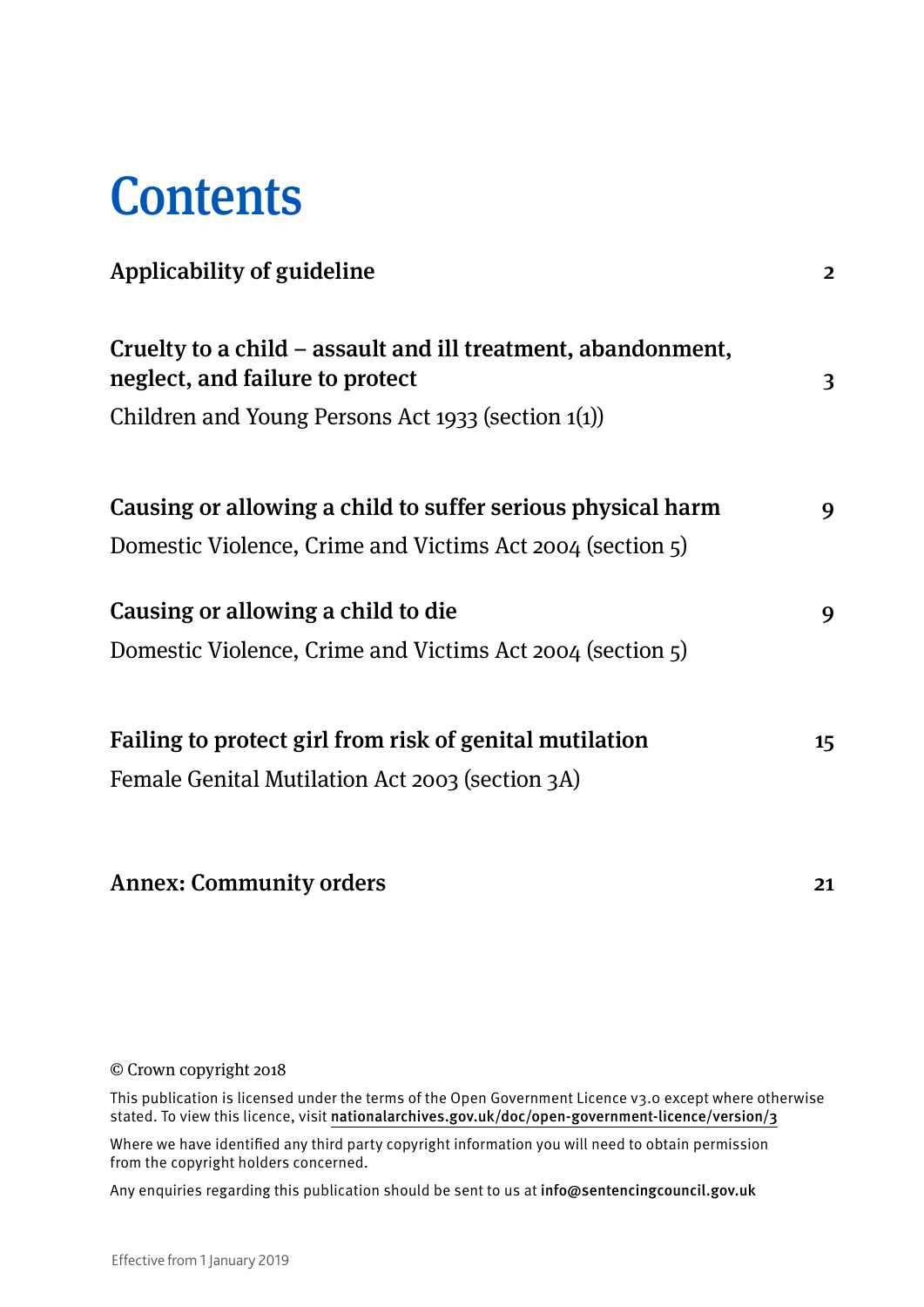For reference only. Please refer to the guideline(s) icitwebsite: www.sentencingcouncil.org.uk

## Applicability of guideline

In accordance with section 120 of the<br>Coroners and Justice Act 2009, the<br>Sentencing Council issues this definitiv<br>guideline. It applies to all offenders aged n accordance with section 120 of the Coroners and Justice Act 2009, the Sentencing Council issues this definitive 18 and older, who are sentenced on or after 1 January 2019, regardless of the date of the offence.

Section 125(1) of the Coroners and Justice Act 2009 provides that when sentencing offences committed after 6 April 2010:

"Every court -

- (a) must, in sentencing an offender, follow any sentencing guidelines which are relevant to the offender's case, and
- (b) must, in exercising any other function relating to the sentencing of offenders, follow any sentencing guidelines which are relevant to the exercise of the function,

unless the court is satisfied that it would be contrary to the interests of justice to do so."

## Structure, ranges and starting points

For the purposes of sections  $125(3)-(4)$ of the Coroners and Justice Act 2009, the guideline specifies offence ranges – the range of sentences appropriate for each type of offence. Within each offence, the Council has specified a number of *categories* which reflect varying degrees of seriousness. The offence range is split into *category ranges* – sentences appropriate for each level of seriousness. The Council has also identified a starting point within each category.

Starting points define the position within a category range from which to start calculating the provisional sentence. The court should consider further features of the offence or the offender that warrant adjustment of the sentence within the range, including the aggravating and mitigating factors set out at step two. Starting points and ranges apply to all offenders, whether they have pleaded guilty or been convicted after trial. Credit for a guilty plea is taken into consideration only at step four in the decision making process, after the appropriate sentence has been identified.

Information on community orders is set out in the annex at page 21.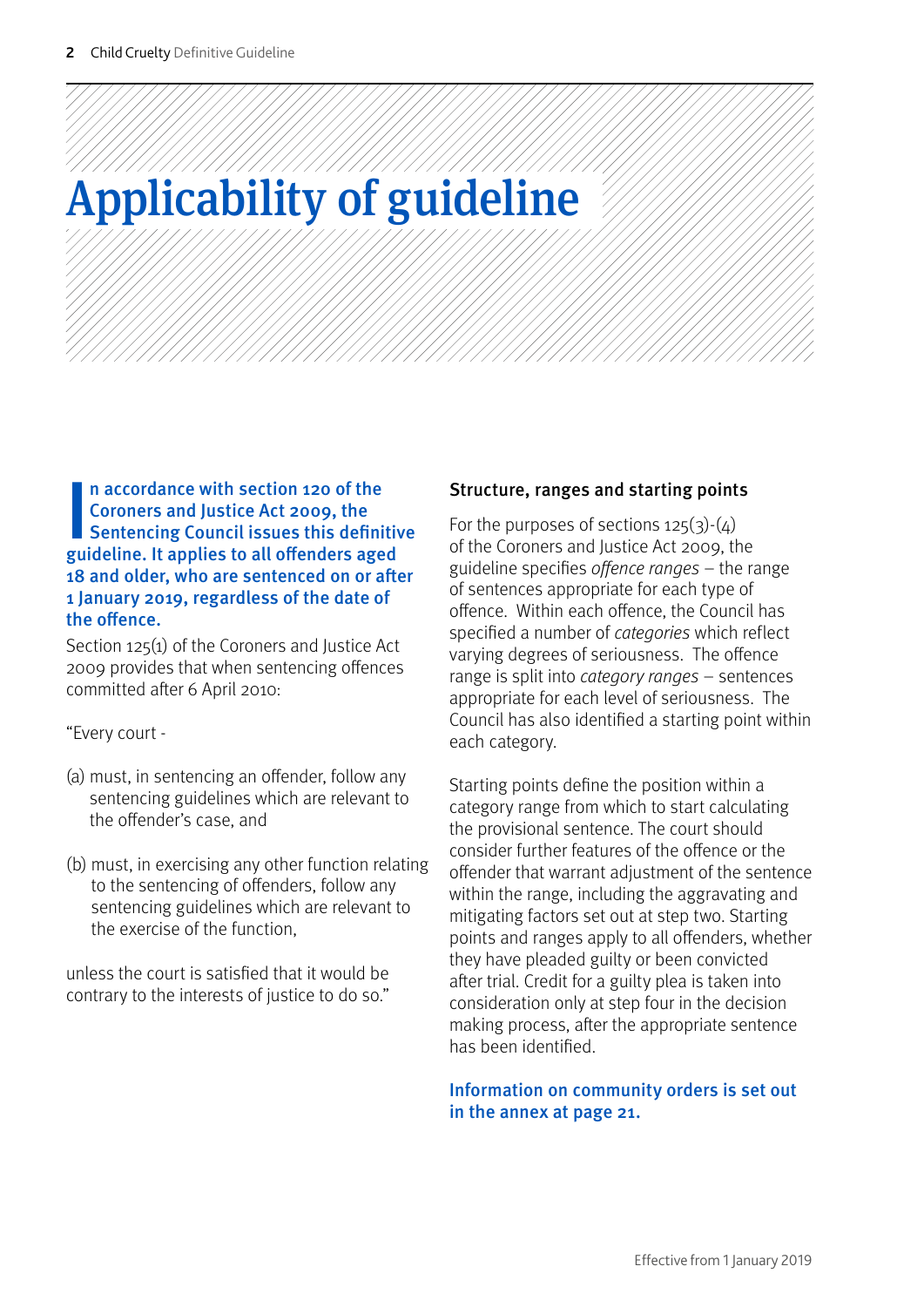Coroners and fistice Act 2009, the guideline Tapplies to all oenders aged 18 and older, who are sentenced on or aer 1 anuary 2019, regardless of the date of the oence<sup>[]</sup>

n accordance with section 120 of the